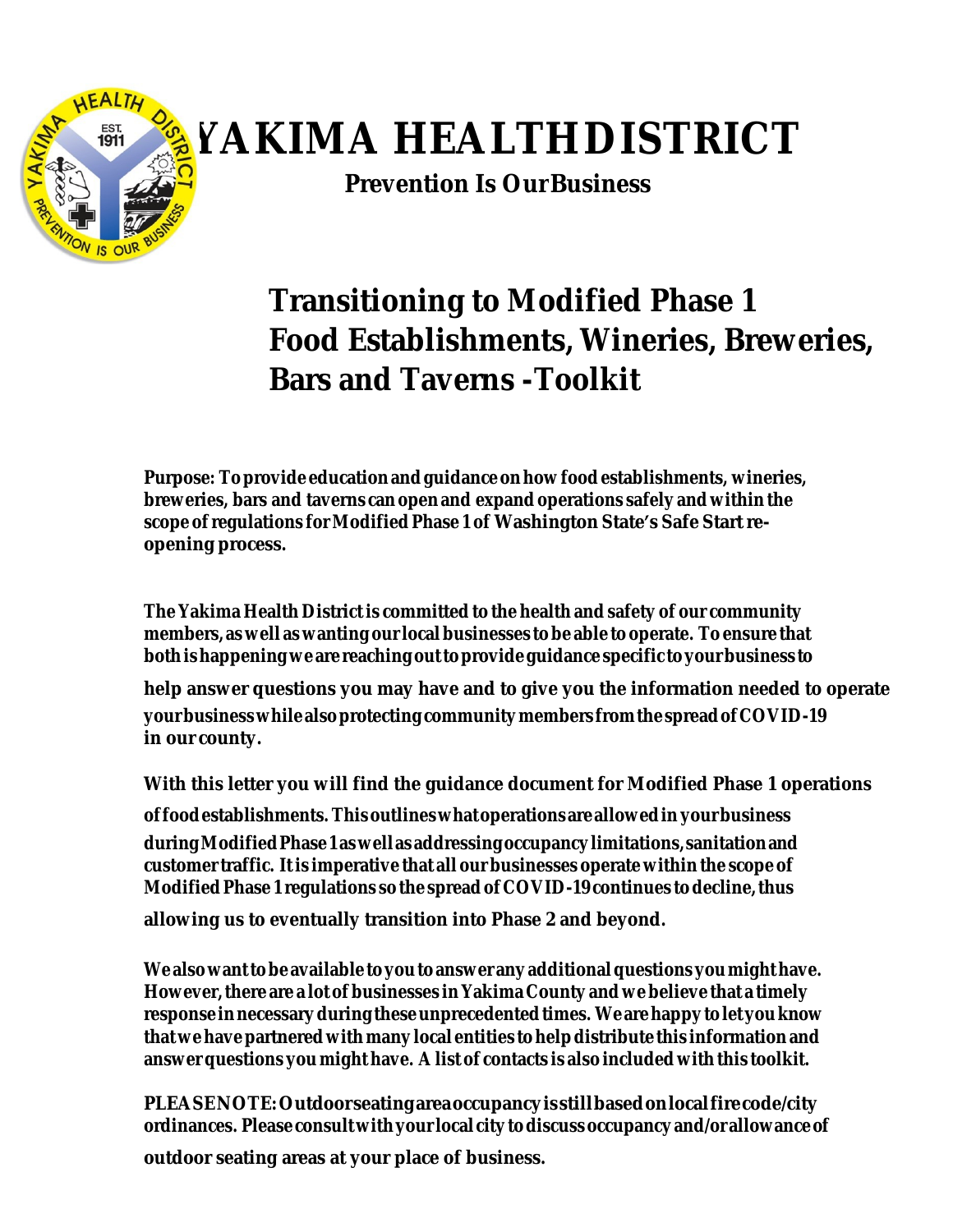## **Modified Phase 1 Restaurant/Tavern Reopening COVID-19 Requirements**

*Modified Phase 1:* The business must adopt a written procedure for dine-in service that is at least as strict as the Modified Phase 1 procedure below and complies with all safety and health requirements.

#### Procedure for dine-in service:

Businesses must ensure strict adherence to all measures established by the Governor's guidance, the Department of Labor & Industries (L&I) Coronavirus (COVID-19) Prevention: General Requirements and Prevention Ideas for Workplaces, and the Washington State Department of Health Workplace and Employer Resources & Recommendations (DOH). All businesses are strongly encouraged to require their customers to use cloth face coverings when interacting with their staff.

- 1. Hand sanitizer should be available at entry for all staff and patrons (assuming supply availability).
- 2. Alcohol service at all establishments must end at 10:00pm until Phase 4.
- 3. No bar seating or indoor dining is permitted during Modified Phase 1. Outdoor seating only is permitted as long as social distancing requirements are maintained. (Please, consult with your city department for more information on outdoor seating).
- 4. Vending and other game areas, including billiards, darts and video games are prohibited until Phase 4.
- 5. If the establishment does not offer table service, they must have protocols in place to ensure adequate social distancing at food and drink pick-up stations, and seating within their dining area.
- 6. All parties and tables must be 5 guests or less and members of the same household.
- 7. Tables must be placed far enough apart when measured from occupied chair to occupied chair, to ensure dine-in guests seated at a table are a minimum of 6 feet away from guests at adjacent table, or there must be a physical barrier or wall separating booths ortables.
- 8. Customers must wear a cloth face covering anytime they are not seated at the table (while being seated or leaving, or while going to the restroom).
- 9. Single use menus are required for in-person dining.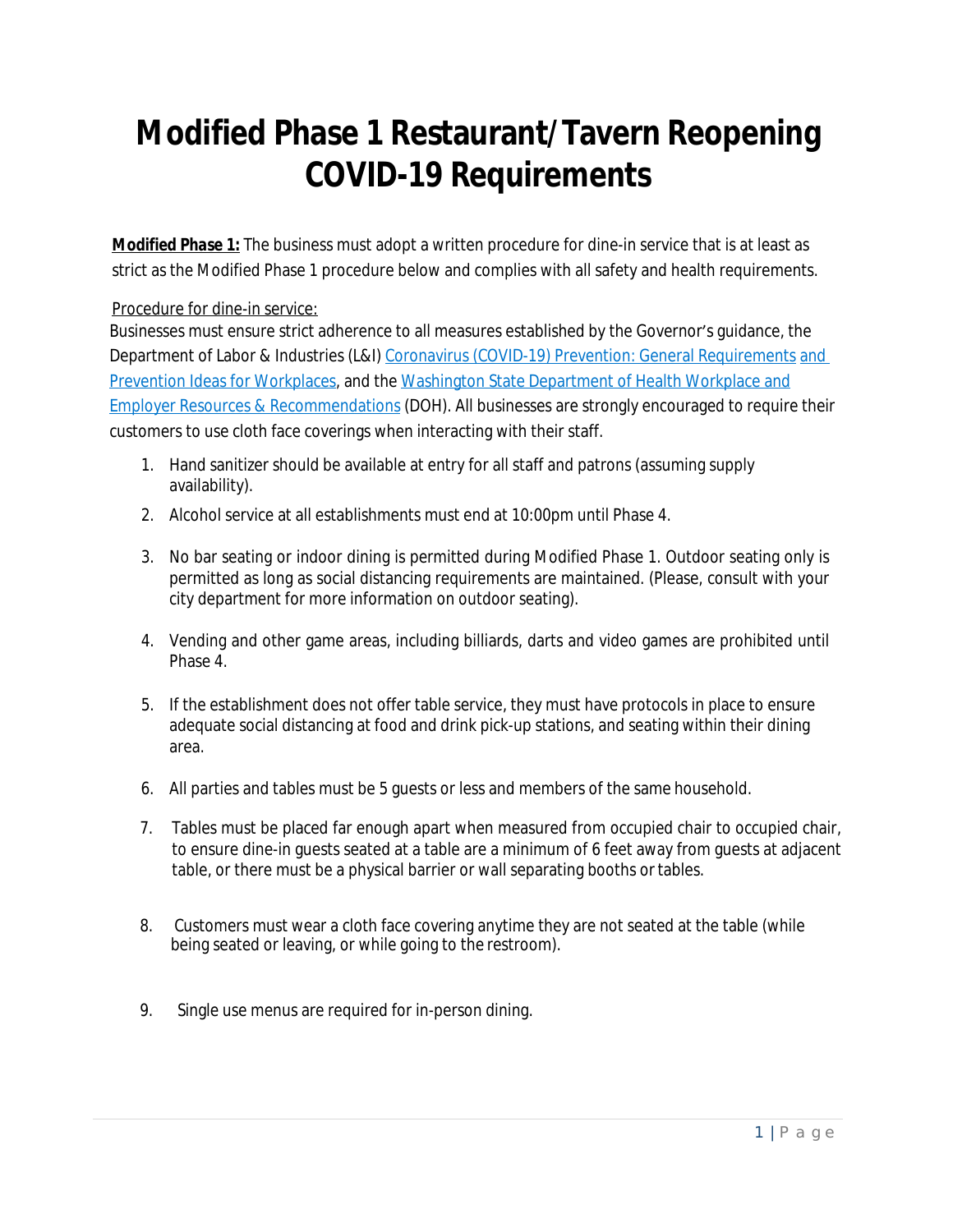- 9. Any condiments typically left on the table (ketchup, soy sauce, etc.) must be single-use or sanitized after each use.
- 10. Restaurants must have implemented a plan to ensure proper physical distancing in lobby/waiting areas/payment counters.
- 11. Minimize the number of staff serving any given table. It is strongly recommended that one staff person take a table's order, bring all of their beverages/food/utensils, take their payment, etc.

#### **Employee Safety and Health**

The restaurant/tavern operating during Modified Phase 1 has a general obligation to keep a safe and healthy facility in accordance with state and federal law, and comply with the following COVID-19 worksite-specific safety practices, as outlined in Governor Jay Inslee's "Stay Home, Stay Healthy" Proclamation 20-25, and in accordance with the Washington State Department of Labor & Industries General Requirements and Prevention Ideas for Workplaces and the Washington State Department of Health Workplace and Employer Resources & Recommendations at [https://www.doh.wa.gov/Coronavirus/workplace](http://www.doh.wa.gov/Coronavirus/workplace). All businesses are required to post signage at the entrance to their business to strongly encourage their customers to use cloth face coverings when inside the business.

Employers must specifically ensure operations follow the main L&I COVID-19 requirements to protect workers, including:

- Educate workers in the language they understand best about coronavirus and how to prevent transmission and the employer's COVID-19 policies.
- Maintain minimum six-foot separation between all employees (and customers) in all interactions at all times. When strict physical distancing is not feasible for a specific task, other prevention measures are required, such as use of barriers, minimize staff or customers in narrow or enclosed areas, stagger breaks, and work shift starts.
- Provide personal protective equipment (PPE) such as gloves, goggles, face shields and face masks as appropriate or required to employees for the activity being performed. **Cloth facial coverings must be worn by every employee not working alone on the jobsite unless their exposure dictates a higher level of protection under Department of Labor & Industries safety**  and health rules and guidance. Refer to Coronavirus Facial Covering and Mask Requirements for additional details. A cloth facial covering is described in the Department of Health guidance, https://[www.doh.wa.gov/Portals/1/Documents/1600/coronavirus/ClothFacemasks.pdf.](http://www.doh.wa.gov/Portals/1/Documents/1600/coronavirus/ClothFacemasks.pdf)
- Ensure frequent and adequate hand washing with adequate maintenance of supplies. Use disposable gloves where safe and applicable to prevent transmission on tools or other items that are shared.
- Establish a housekeeping schedule that includes frequent cleaning and sanitizing with a particular emphasis on commonly touched surfaces.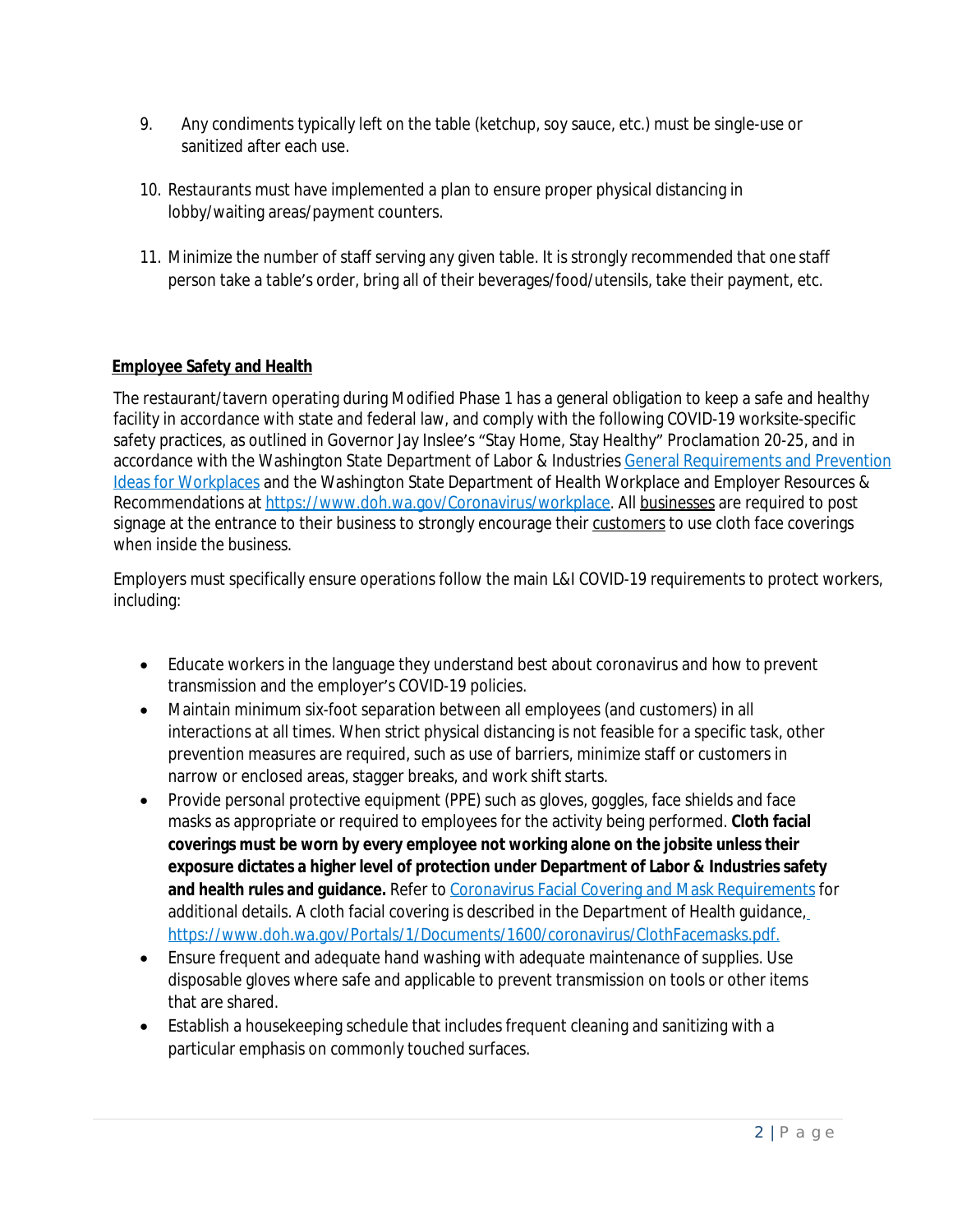• Screen employees for signs/symptoms of COVID-19 at start of shift. Make sure sick employees stay home or immediately go home if they feel or appear sick. Cordon off any areas where an employee with probable or confirmed COVID-19 illness worked, touched surfaces, etc. until the area and equipment is cleaned and sanitized. Follow the cleaning guidelines set by the CDC to deep clean and sanitize.

A site-specific COVID-19 Supervisor shall be designated by the employer at each job site to monitor the health of employees and enforce the COVID-19 job site safety plan.

A worker may refuse to perform unsafe work, including hazards created by COVID-19. And, it is unlawful for their employer to take adverse action against a worker who has engaged in safetyprotected activities under the law if their work refusal meets certain requirements.

Employees who choose to remove themselves from a worksite because they do not believe it is safe to work due to the risk of COVID-19 exposure may have access to certain leave or unemployment benefits. Employers must provide high-risk individuals covered by Proclamation 20-46 with their choice of access to available employer-granted accrued leave or unemployment benefits if an alternative work arrangement is not feasible. Other employees may have access to expanded family and medical leave included in the Families First Coronavirus Response Act, access to use unemployment benefits, or access to other paid time off depending on the circumstances. Additional information is available at https://[www.lni.wa.gov/agency/outreach/paid-sick-leave](http://www.lni.wa.gov/agency/outreach/paid-sick-leave-)and-coronavirus-covid-19-common-questions.

**No restaurant may operate until they can meet and maintain all the requirements in this document, including providing materials, schedules and equipment required to comply. No reopening inspections are required prior to a restaurant reopening provided they meet and maintain all requirements in this document.** All issues regarding worker safety and health are subject to enforcement action under L&I's Division of Occupational Safety and Health (DOSH).

- Employers can request COVID-19 prevention advice and help from L&I's Division of Occupational Safety and Health (DOSH).
- Employee Workplace safety and health complaints may be submitted to the L&I DOSH Safety Call Center: (1-800-423-7233) or via e-mail to [adag235@lni.wa.gov.](mailto:adag235@lni.wa.gov)
- General questions about how to comply with agreement practices can be submitted to the state's Business Response Center at https://coronavirus.wa.gov/how-you-can-help/covid-19business-and-worker-inquiries.
- All other violations related to Proclamation 20-25 can be submitted at https://bit.ly/covidcompliance.